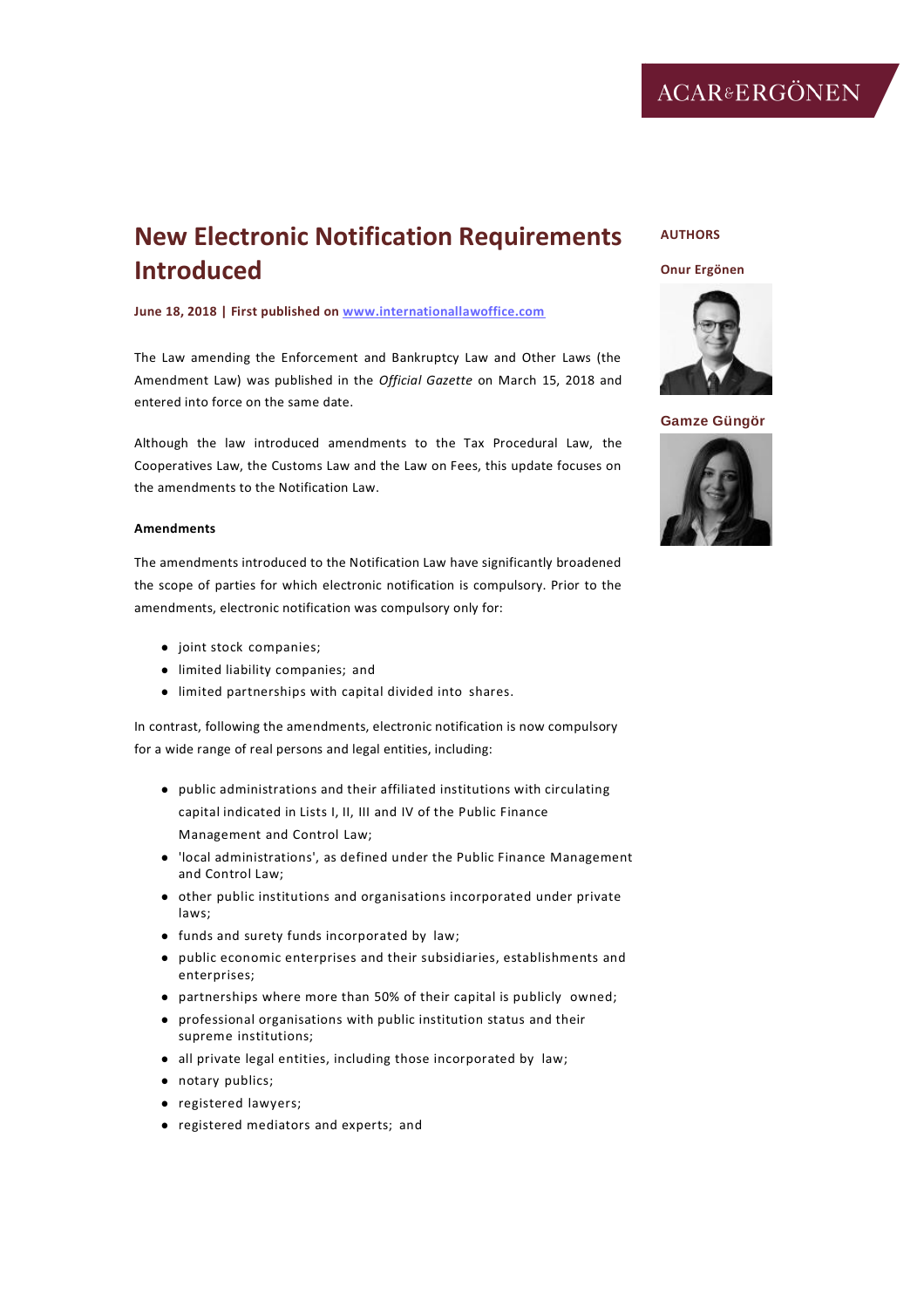⚫ the affiliated unit of the persons who are authorised to represent, as proxy,administrations, public economic enterprises or other partnerships where more than 50% of their capital is publicly owned before the civil and administrative courts, execution offices or arbitrators.

#### **Electronic notification addresses**

In addition to the abovementioned list, the Amendment Law also states that electronic notification will be compulsory for any party that has voluntarily requested to receive an electronic notification address.

According to the Amendment Law, Posta ve Telgraf Teşkilatı (PTT), the national post and telegraph directorate, will generate electronic notification addresses for real persons based on their identity number and legal entities based on their system number. As a result, each party will be entitled to receive only one electronic notification address. Electronic notification addresses must be submitted to the relevant authorities, which are entitled to make notifications under the Notification Law, following their receipt by the relevant real person or legal entity.

The relevant amendments introduced by the Amendment Law to the Notification Law will enter into force on 1 January 2019. However, the provisional article, which regulates the PTT's authority to collect the required information and documents to generate electronic addresses, entered into force on 15 March 2018. Accordingly, the PTT is entitled to collect information and documents from:

- ⚫ the relevant public institutions and organisations;
- ⚫ the Ministry of Internal Affairs for local administrations;
- ⚫ the relevant public economic enterprises;
- ⚫ the relevant publicly owned partnerships;
- ⚫ the Ministry of Customs and Trade for companies and cooperatives;
- ⚫ the relevant professional organisations with public institution status and their supreme institutions;
- ⚫ the Union of Turkish Public Notaries; and
- ⚫ the Union of Turkish Bar Associations.

Such information and documents must be submitted to the PTT within one month from the PTT's request.

*This article aims to endow the reader with a general outline about its subject matter. Each individual case should be evaluated according to its circumstances.*